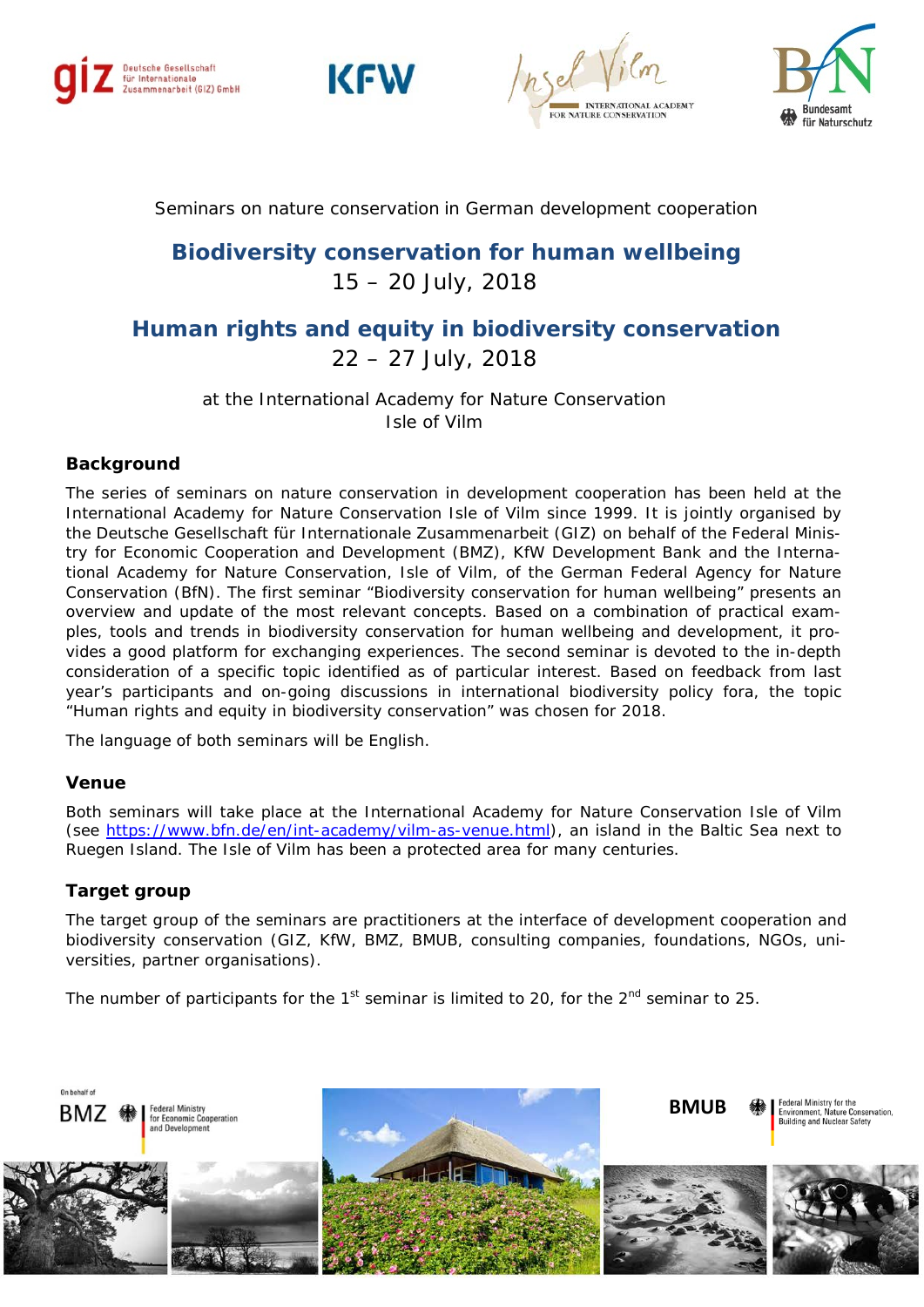







Seminars on nature conservation in German development cooperation

# **Biodiversity conservation for human well-being**

(15 – 20 July, 2018)

## **Objectives**

- raise awareness for the significance of biodiversity for the provision of ecosystem services hence: for human wellbeing
- convey new concepts, instruments and trends of conservation and development cooperation
- analyse the opportunities provided by the CBD and its Strategic Plan as the policy framework for German development cooperation in the area of biodiversity conservation
- offer a forum for the exchange of experiences.

## **Contents**

The following topics will be addressed by inputs, case studies, group work and discussions:

- Relevance of biodiversity conservation for sustainable development
- New directions arising from the CBD, its Strategic Plan and the SDGs
- Current trends in German development cooperation with regard to biodiversity conservation
- Balancing conservation and development interests: a critical review of approaches and achievements
- Conservation in land- and seascapes: concepts, current issues and developments
- Financing biodiversity conservation
- Biotrade: maximising benefits for conservation and development (tbc)
- Ecosystem-based adaptation (tbc)

A related field trip will take place in the middle of the seminar.

# **Human rights and equity in biodiversity conservation**

(22 – 27 July, 2018)

#### **Background**

The recognition of rights and of diverse value and knowledge systems, inclusive decision-making and the fair sharing of costs and benefits are all aspects of equity that are instrumental to achieve conservation goals. Also, these issues have become an important concern in international biodiversity conservation policy and are high on the agenda of key conservation actors. Advancing human rights-based approaches remains a challenge in contexts of ill-aligned legal frameworks and conflicting interests around the conservation and sustainable use of biodiversity.Based on real life examples the seminar will explore instruments and options for how the challenges can be addressed in practice and develop guidance for development cooperation.

#### **Objectives**

- Raise awareness and provide "user-friendly" orientation about the international normative framework including concepts, legal instruments, actors and their rights and responsibilities, as well as current trends and initiatives;
- Analyse and reflect on implications, challenges and solutions for typical settings of development cooperation projects in the field of biodiversity conservation;
- Provide information about instruments for implementation, and identify options for action using "real life" examples;
- Develop recommendations on how to enhance human rights and equity in the area of biodiversity conservation at different levels of intervention in German development cooperation.

A related field trip will take place in the middle of the seminar.